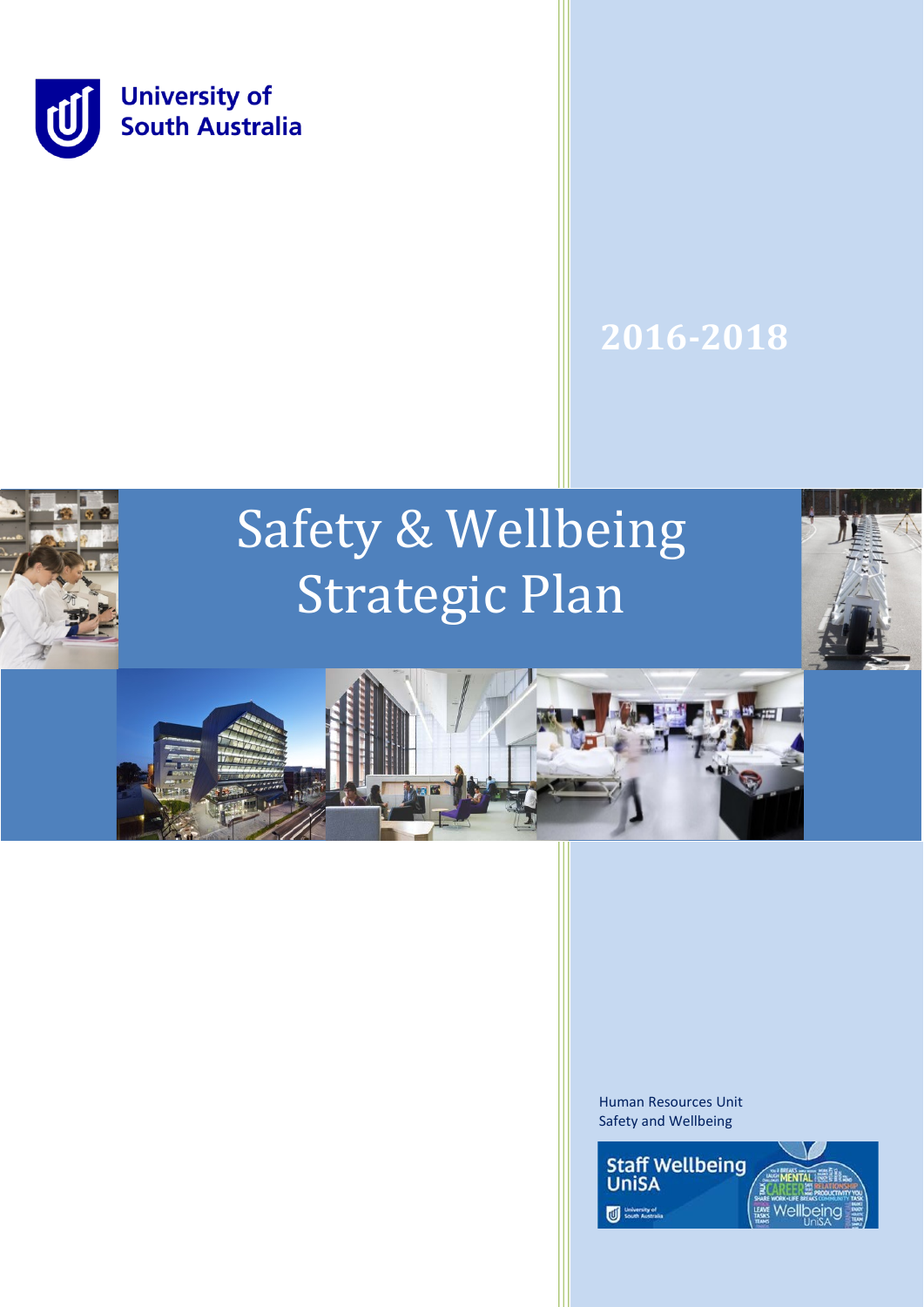# **1. Introduction**

The Safety and Wellbeing Strategic Plan 2016-2018 supports the University of South Australia's strategic direction outlined within Horizon 2020, Crossing the Horizon Strategic Plan 2013-2018 and its core areas of teaching and research.

The Health Safety & Injury Management Policy outlines the university's commitment to providing a healthy and safe workplace and study environment for all staff, students, contractors, volunteers and visitors. The Policy also reflects the commitment to continuous system improvement and legal compliance. Health and safety risks associated with the university's activities include those associated with laboratories, workshops, teaching spaces, new infrastructure/building refurbishment, offshore travel, student placement, working in isolation, as well as workload and body stressing issues.

This plan sets the direction for achieving sustainable improvement to the way health and safety is managed within the university. There are two linked steps towards achieving this goal:

- 1. The Strategic Plan, which sets the overall direction, takes into account university goals, legislative requirements and priority areas for focus during the plan period
- 2. The Local Action Plans, which reflect strategic priorities and provide details of planned actions for divisions, schools, units, institutes and centres.

# **2. Priorities**

There are five (5) key priorities within the plan, listed below. Further details are provided in Table 1 (Page 2).

- 1. Healthy and Safe By Design
- 2. Health and Safety Leadership & Capabilities
- 3. Wellbeing
- 4. Safety System Improvement
- 5. Legislative Compliance.

The five (5) priorities are based upon the results of internal audits (including Local Action Plan annual reviews), 2014 and 2017 external ReturntoWorkSA self-insurance evaluation, incident and injury analysis, consultation with key stakeholders, the University strategic direction and the Australian WHS Strategy 2012-2022. The priorities are endorsed by the University Health, Safety & Injury Management Committee and approved by the Senior Management Group (SMG).

Each strategic priority is underpinned by a subordinate program that contains information relating to legal obligations, specific actions, responsibilities, training where relevant, allocation of resources, targets and performance indicators, all developed in consultation with employees.

# **3. Responsibilities**

### **Senior Management Group:**

- Approve the plan as a component of the safety management system framework
- Ensure the provision of the required resources (human and financial) to support its implementation
- Oversee progress of the plan.

### **Divisions, School/Unit/Institute/Centre, Management Groups/Committees:**

- Ensure health, safety and wellbeing is managed in accordance with the approved planning processes
- Develop and implement local action plans in consultation with employees, campus WHS consultant and others
- Ensure local plans reflect the strategic plan priorities where indicated.

### **Campus WHS Consultants:**

- Guide and support the implementation of strategic priorities incorporated within local action plans
- Monitor progress towards achieving the local action plan's requirements and provide ongoing customer feedback
- Provide expert advice as required.

### **Safety & Wellbeing Unit:**

- Develop subordinate programs to assist in meeting the strategic outcomes
- Monitor and report progress through the Safety & Wellbeing quarterly report to the University Health, Safety & Injury Management Committee, Council, the Senior Management Group and the Audit and Risk Management Committee.
- Review progress annually to ensure continued relevance and effectiveness
- Communicate any changes to staff in accordance with standard consultation and communication arrangements, subject to endorsement where applicable.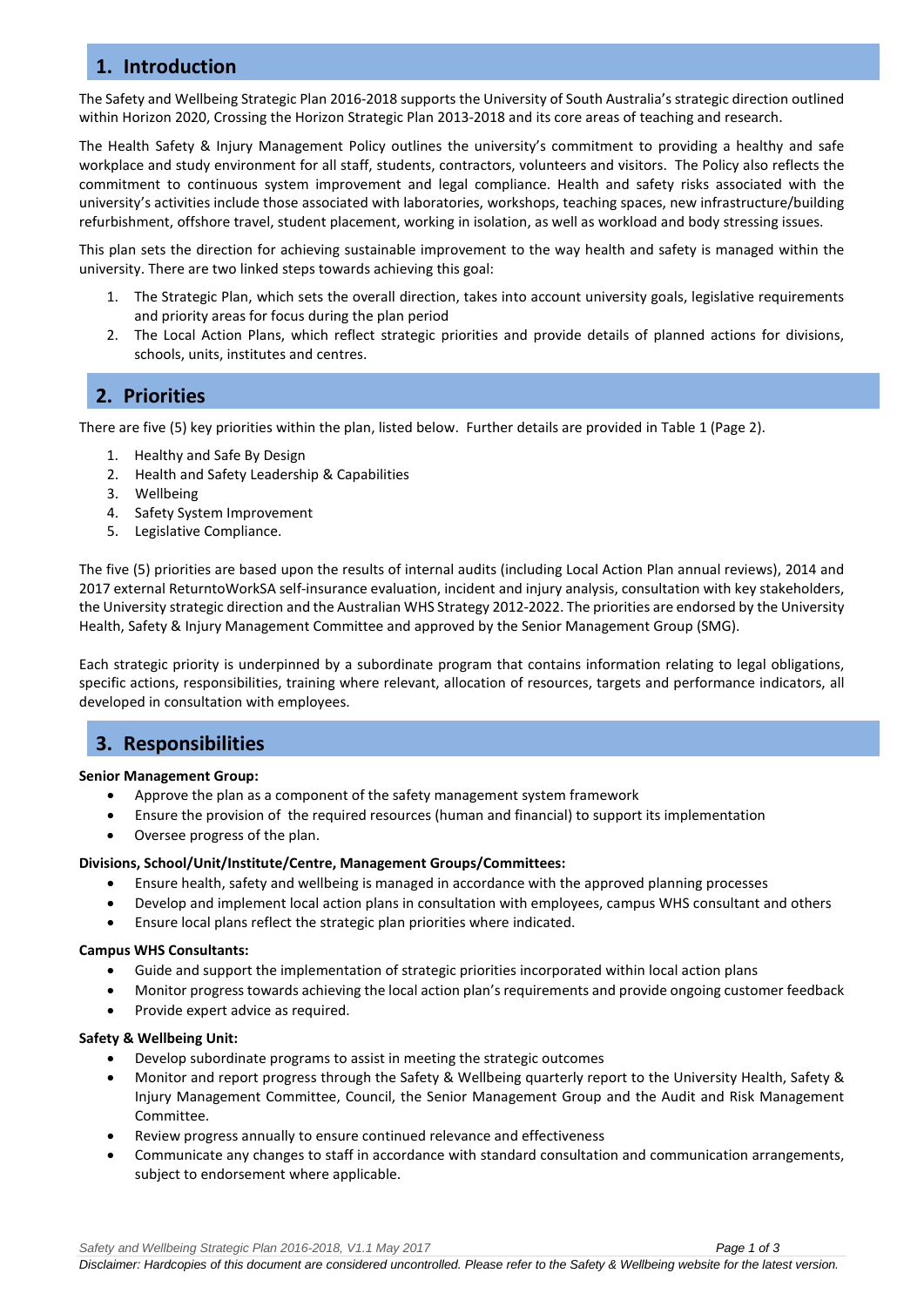| trategies to support | Evidence-based research informs<br>٠<br>measures<br>Physical and mental wellbeing<br>$\bullet$<br>outcomes for staff are improved. | safety & wellbeing,<br>Workforce Planning,<br>expert groups. |  |
|----------------------|------------------------------------------------------------------------------------------------------------------------------------|--------------------------------------------------------------|--|
|                      |                                                                                                                                    |                                                              |  |
|                      |                                                                                                                                    |                                                              |  |
|                      |                                                                                                                                    |                                                              |  |

| <b>Priorities</b> |                                                                                                                                                              | <b>Strategic Outcomes</b>                                                                                                                                                               |           | <b>Key Performance</b><br><b>Measures</b>                                                                                 | Key<br><b>Stakeholders</b>                                                                | <b>Progress Status</b> |      |      |
|-------------------|--------------------------------------------------------------------------------------------------------------------------------------------------------------|-----------------------------------------------------------------------------------------------------------------------------------------------------------------------------------------|-----------|---------------------------------------------------------------------------------------------------------------------------|-------------------------------------------------------------------------------------------|------------------------|------|------|
|                   |                                                                                                                                                              |                                                                                                                                                                                         |           |                                                                                                                           |                                                                                           | 2016                   | 2017 | 2018 |
|                   | <b>Healthy and Safe</b><br><b>By Design</b>                                                                                                                  | 1.1 Safety in Design (SiD) principles for new/refurbished facilities are applied in collaboration with WHS<br>Consultants and relevant stakeholders, including those directly affected. |           | Reduction in hazards and<br>incidents reported relating to<br>building design.                                            | Safety & Wellbeing,<br><b>FMU</b>                                                         |                        |      |      |
|                   | Hazards are eliminated<br>or minimised at the<br>design stage of<br>projects.                                                                                | 1.2 Hazard management principles are applied at the design and planning stage of projects, with<br>emphasis on research.                                                                |           | Project planning documentation<br>incorporates hazard management<br>principles.                                           | Safety & Wellbeing,<br>RIS, technical expert<br>groups/committees,<br>direct supervisors. |                        |      |      |
|                   |                                                                                                                                                              | 1.3 Hazard management principles are applied at the design/re-design stage of jobs to mitigate risk of<br>injury, long-term ill effects or recurrence of injury.                        |           | Integration into position<br>description design process.                                                                  | Safety & Wellbeing,<br>HR.                                                                |                        |      |      |
|                   | <b>Health and</b><br><b>Safety</b><br>Leadership &<br><b>Capabilities</b><br>Individuals have the<br>work health and safety<br>capabilities they<br>require. | 2.1 A framework to enhance WHS capabilities of our leaders (including senior managers and<br>school/institute/unit/centre managers) is established and implemented.                     |           | Framework established by end<br>2016<br>Training program available in<br>2017.                                            | Safety & Wellbeing,<br>HR.                                                                |                        |      |      |
|                   |                                                                                                                                                              | 2.2 Risk specific training relevant to the university environment is provided.                                                                                                          | $\bullet$ | Student placement module<br>Laboratory safety modules<br>WHS training content transferred<br>to the Learnonline platform. | Safety & Wellbeing,<br>LTU, technical<br>groups.                                          |                        |      |      |
|                   |                                                                                                                                                              | 2.3 WHS & wellbeing induction and training for managerial staff are embedded into the Performance<br>Development & Management (PDM) process and in management induction information.    |           | Targeted training for leaders is<br>clarified.<br>PDM documents reviewed and<br>updated.                                  | Safety & Wellbeing,<br>HR.                                                                |                        |      |      |
|                   | Wellbeing<br>Wellbeing is enhanced<br>for the university<br>community.                                                                                       | 3.1 Wellbeing framework is communicated and implemented across the University.                                                                                                          |           | A communication strategy is<br>developed and framework<br>implemented.                                                    | Safety & Wellbeing,<br>Workforce Planning,<br>SMG.                                        |                        |      |      |
|                   |                                                                                                                                                              | 3.2 Measures are used to determine uptake and effectiveness, with focus on strategies to support<br>physical and mental health.                                                         |           | Evidence-based research informs<br>measures<br>Physical and mental wellbeing<br>outcomes for staff are improved.          | Safety & Wellbeing,<br>Workforce Planning,<br>expert groups.                              |                        |      |      |

**Progress Key** Not started 0% In Progress Complete 100%